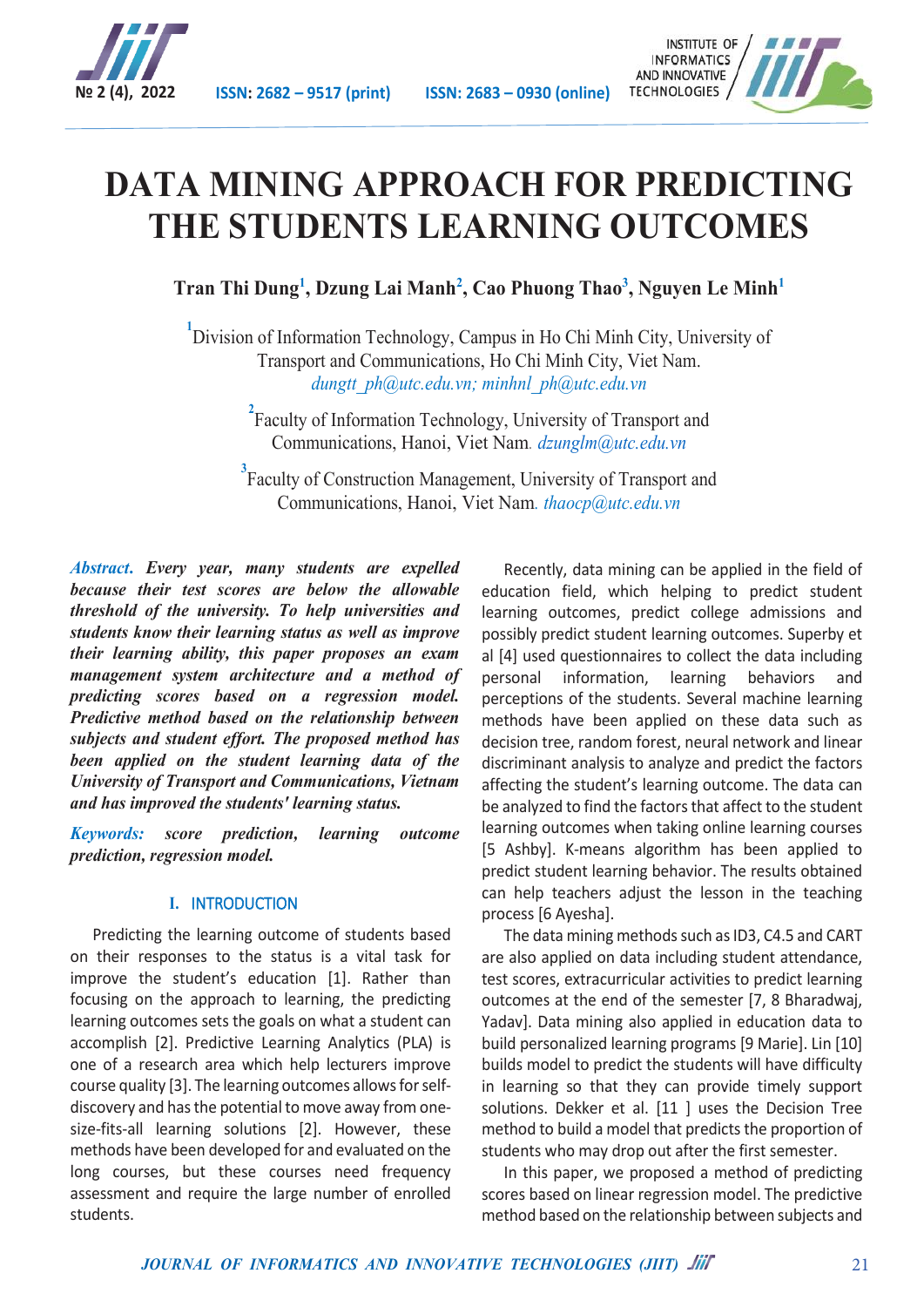



student effort, and the data collected from an exam management system. The experimental results on the data from course 54 to course 57 of the University of Transport and Communications, HCM City, Vietnam.

### **II.** METHODOLOGY

### Multivariate linear regression

Multivariate Regression is a supervised machine learning algorithm involving multiple data variables for analysis. Based on the number of independent variables, we try to predict the output. Multivariate regression tries to find out a formula that can explain how factors in variables respond simultaneously to changes in others. The equation for the multivariate regression model is as below.

$$
Y = B_0 + B_1 * X_1 + B_2 * X_2 + \ldots + B_n * X_n \quad (1)
$$

Where n represents the number of independent variables,  $β_0$ <sup>~</sup> βn represents the coefficients, and  $x_1$ <sup>~</sup> $x_n$ is the independent variable.

The cost function is a cost when the model differs from observed data. It can be calculated as the sum of the square of the difference between the predicted value and the actual value divided by twice the length of the dataset as equation 2. The smaller mean square error value means the better performance.

$$
MSE = \frac{1}{2n} \sum (h_0(X)^{(i)} - Y^i)^2
$$
 (2)

Minimizing the equation, the coefficients can be estimated as

$$
\hat{B} = (X^T X)^{-1} X^T Y \tag{3}
$$

## Learning outcome prediction using multivariate linear regression

Consider an example with a student A, who has the course calculus 1 score of 8.5/10, and he want to know how much his calculus 2 score based on his status. Also, he wants to know the calculus 2 score if he tries his best. We can estimate this score using the collected data of calculus 1 and calculus 2 scores of the students from previous courses. From the collected data, the relationship between calculus 1 and calculus 2 will be calculated, then we can propose the regression function that can predict the calculus 2 score from calculus 1 score. The algorithm will be designed in two cases:

**-** Score prediction with current academic status, in this case, only previous scores data have used fortraining the regression model. To ensure the stability of the

regression model, the training data is selected as a range of scores with small variation.

**-** Score prediction with the current academic with attemping behaviour status. For the linear model with tends to increase, which means the students have learning attemping behaviour, the training data is selected as the increasing or equal scores.

Table 1 shows several related subjects, based on this relation, the prediction result will more accuracy.

| Calculus 1                        | Calculus 2                                   |                         |
|-----------------------------------|----------------------------------------------|-------------------------|
| Linear Algebra                    | Probablity                                   |                         |
| Data Structure<br>and Algorithm   | Introduction to<br>Computing                 | Advanced<br>Programming |
| Database<br>Management<br>System  | Computer<br>Ogranization and<br>Architecture |                         |
| Object<br>Oriented<br>Programming | Introduction to<br>Computing                 | Advanced<br>Programming |

Table 1. Related subjects

In the table 1, the subjects in the row have relationship, the multivariate model have built based on this relationship.

#### Exam management system

We build the exam management system to store and collect data of the students. An overview of general architecture is shown in figure 1 The architecture components are broadly classified into 4 parts:

- The OAuth client (User Management) is used to control access to Practical Exam Management System (PEMS). The SSO (Single Sign On) authentication and authorization are implemented based on the Microsoft identity platform with the industry standard protocols OpenID Connect (OIDC) and OAuth 2.0. Students use the same Office 356 account to access system.

- The Exam scheduler allows academic staffs to manage practical exam schedules with basic functions such as creating manually or importing from schedule sheets extracted from training management system.

- The Data repository allows students to upload files of practical tests to the system, organize storage and manage them in an appropriated and secure way through several solutions: converting to compressed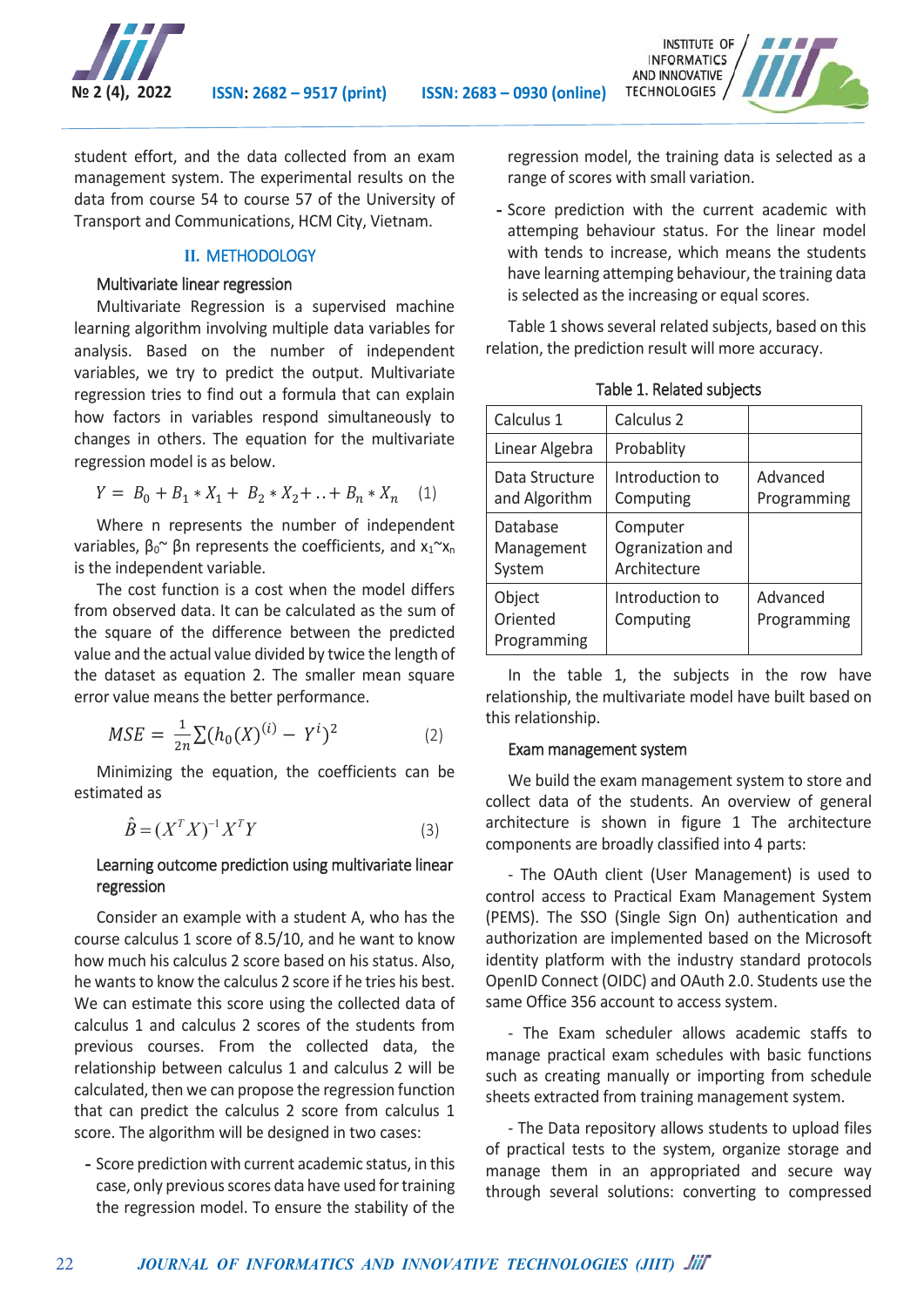

**№ 2 (4), 2022 ISSN: 2682 – 9517 (print) ISSN: 2683 – 0930 (online)**



format, normalizing file names, hiding the actual file paths.

- The Statistic & Report makes statistical reports on practical exam activities.



Fig. 1. General architecture of Practical Exam Management System

- The OAuth client (User Management) is used to control access to Practical Exam Management System (PEMS). The SSO (Single Sign On) authentication and authorization are implemented based on the Microsoft identity platform with the industry standard protocols OpenID Connect (OIDC) and OAuth 2.0. Students use the same Office 356 account to access system.

- The Exam scheduler allows academic staffs to manage practical exam schedules with basic functions such as creating manually or importing from schedule sheets extracted from training management system.

- The Data repository allows students to upload files of practical tests to the system, organize storage and manage them in an appropriated and secure way through several solutions: converting to compressed format, normalizing file names, hiding the actual file paths.

- The Statistic & Report makes statistical reports on practical exam activities.

# **III.** EXPERIMENT RESULTS

The data used in this study is the scores data of all the subjects from students in four years of Information Technology, University of Transport and

Communications, HCM City, Vietnam.

Table 2 shows the subject samples of the 2 semesters of the first year's student.

## Table 2. Sample subjects' example

| <b>Subject</b>                     | <b>Score</b> |
|------------------------------------|--------------|
| Calculus 1                         | 3.5          |
| Introduction to Computing          | 4.7          |
| English A1                         | 9.5          |
| English A2                         | 5.4          |
| Data Structure and Algorithm       | 5.4          |
| <b>Object Oriented Programming</b> | 8.5          |
| Oracle                             | 6.2          |
| Data Mining                        | 7.3          |
| Artificial Intelligent             | 8            |

We run the prediction model in two cases, the first using linear regression model with current academic status. The second is prediction with the current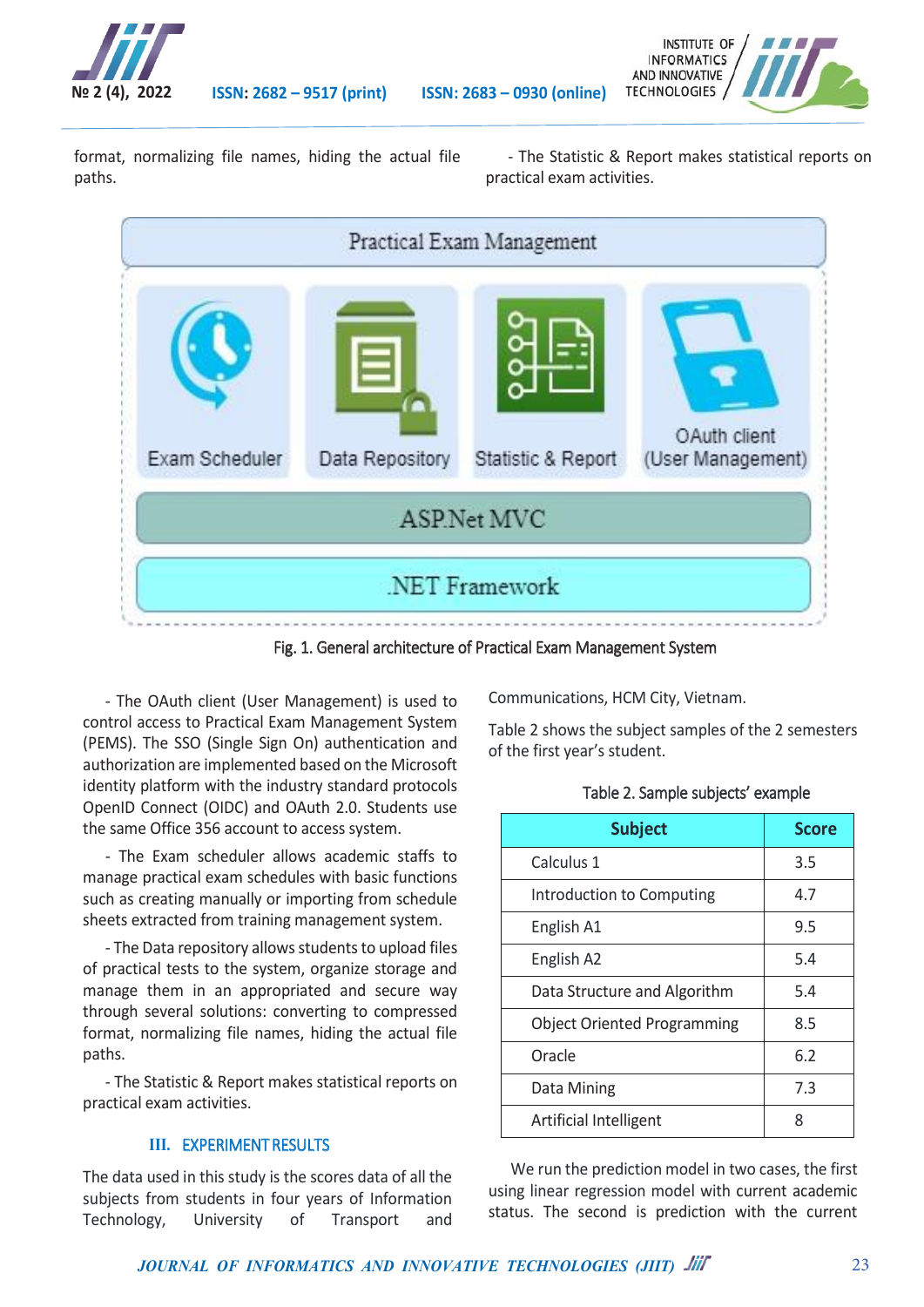



academic with attemping behaviour status. The prediction results of the two cases are shown in figure 2 and figure 3.



## Fig. 2. Real and predicted score based on the student status

The result in the figure 2 shows that the prediction scores (the red line) do not improve much, even though lower than the previous semester. If the students do not attemping in their behaviour, they can not have the good scores.



Fig. 3. Real and predicted score based on the student attemping

As in the figure 3, the prediction scores increase much compared to the figure 2. It means that if the students change the behavior positively, he can improve the scores. Also, the score in the common subjects is not change as much the scores in the major subjects.

24

In two cases, the experimental results show that the predicted scores are close to the real scores of the students, with an accuracy of up to 80%. Therefore, this model can be used by universities to have solutions to support students to achieve good results.

## **IV.** CONCLUSIONS

This paper presents a method to predict student learning outcomes based on regression model. Although learning outcomes depend on many factors such as type of online or face-to-face learning, training programs. However, with the identification of related subjects and the addition of an attemping factor, the model has predicted the student learning outcomes with high accuracy. This method can help the univesity advise students to choose subjects and study methods to achieve high results.

## ACKNOWLEDGEMENT

This research was supported by the project T2021- CN-002. We would like to gratefully acknowledge the support of University of Transport and Communication.

#### **REFERENCES**

- [1]. Tianqi Wang, Fenglong Ma, Yaqing Wang, Tang Tang, Longfei Zhang and Jing Gao, Towards Learning Outcome Prediction via Modeling Question Explanations and Student Responses, Proceedings of the 2021 SIAM International Conference on Data Mining (SDM), pp. 693-701.
- [2]. Chintan Donda, Sayan Dasgupta, Soma S Dhavala, Keyur Faldu, Aditi Avasthi, A Framework for Predicting, Interpreting, And Improving Learning Outcomes, https://arxiv.org/abs/2010.02629.
- [3]. C. G. Brinton and M. Chiang, "Social Learning Networks: A Brief Survey," in IEEE CISS, 2014, pp. 1–6.
- [4]. Superby J. F., Vandamme J. P. and Meskens N., Determination of factors influencing the achievement of the first-year university students using data mining methods, Workshop on Education, 2006.
- [5]. Ashby A., Monitoring Student Retention in the Open University: Detritions, measurement, interpretation and action, Open Learning, 19(1), pp. 65-78, 2004.